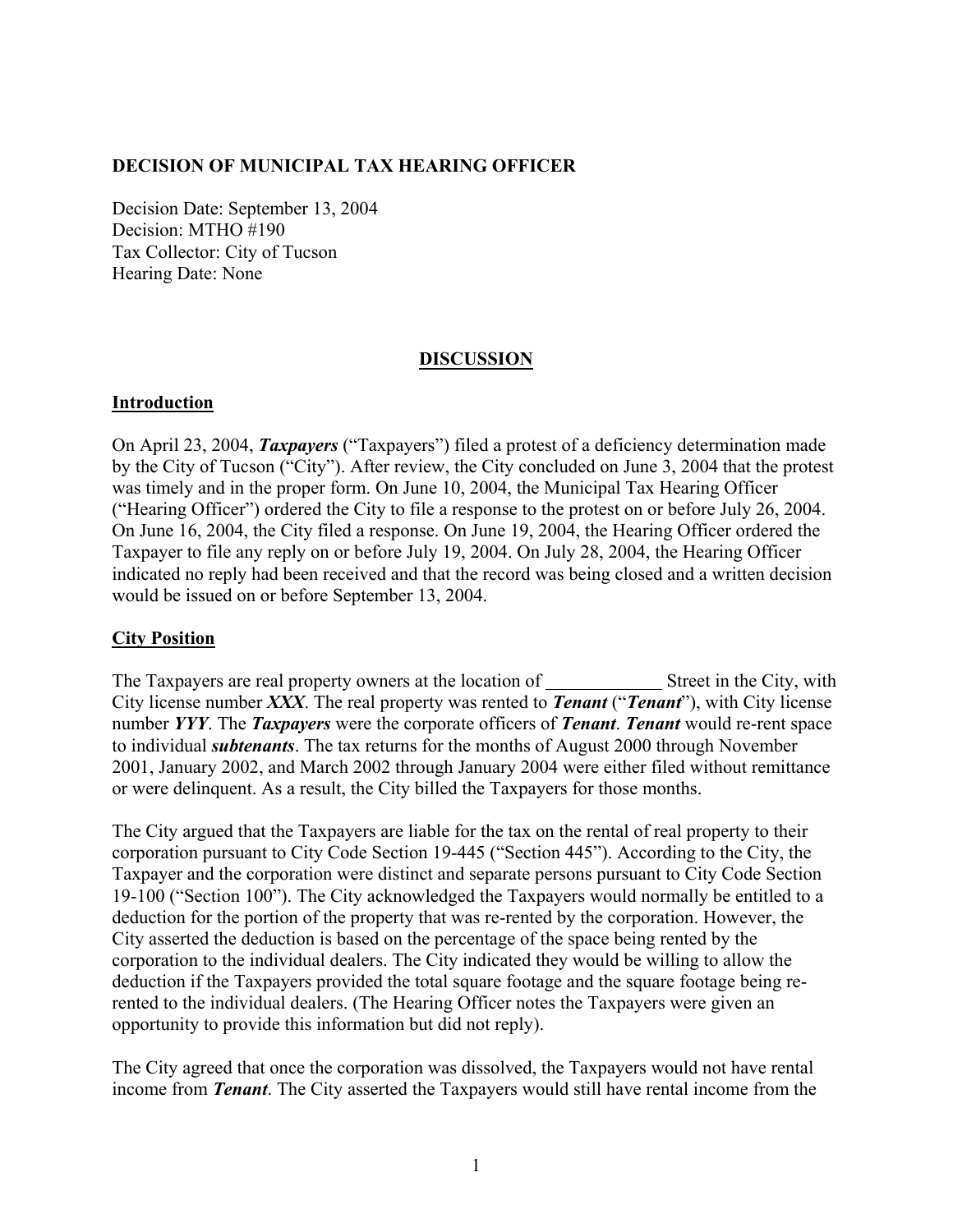rental of space to the individual dealers. The City also argued that the Taxpayers would also owe retail tax on the sales the business makes for the independent dealers. According to the City, the dissolution of the corporation does not eliminate the debts of the corporation. The City argued that the *Taxpayers* are responsible as officers of the corporation to pay the corporation's debts once the corporation is dissolved.

#### **Taxpayer Position**

The Taxpayers asserted that they rent their building at Street to the corporation they also own, *Tenant*. According to the Taxpayers, *Tenant* then re-rents the premises to over 80 *subtenants*. The Taxpayers argued that under Code 31 of the City, a deduction for rent for re-rent is allowed. The Taxpayers asserted that for every period except for September 2000, October 2000, December 2000, and December 2001, the amount *Tenant* re-rented for is more than the Taxpayers rented to *Tenant*. As a result, the Taxpayers argued that except for those four months the tax owed would be zero. According to the Taxpayers, *Tenant* was dissolved in September of 2002. The Taxpayers asserted that since they cannot rent the building to itself, no tax would be due after October 2002.

#### **ANALYSIS**

The Taxpayers and *Tenant* are distinct and separate persons pursuant to Section 100. As a result, the rental by the Taxpayers of real property to *Tenant* was taxable pursuant to Section 445. While the City has acknowledged the Taxpayers would normally be entitled to a deduction for the portion of the property re-rented by the corporation, the Taxpayer have failed to provide necessary documentation to support such a deduction. After the dissolution of the corporation, the Taxpayers continued to rent the real property to the independent dealers, which was taxable pursuant to Section 445. Based on the above, the Taxpayers protest should be denied.

#### **FINDINGS OF FACT**

- 1. On April 23, 2004, the Taxpayers filed a protest of a deficiency determination made by the City.
- 2. After review, the City concluded on June 3, 2004 that the protest was timely and in proper form.
- 3. On June 10, 2004, the Hearing Officer ordered the City to file a response to the protest on or before June 26, 2004.
- 4. On June16, 2004, the City filed a response.
- 5. On June 19, 2004, the Hearing Officer ordered the Taxpayer to file any reply on or before July 19, 2004.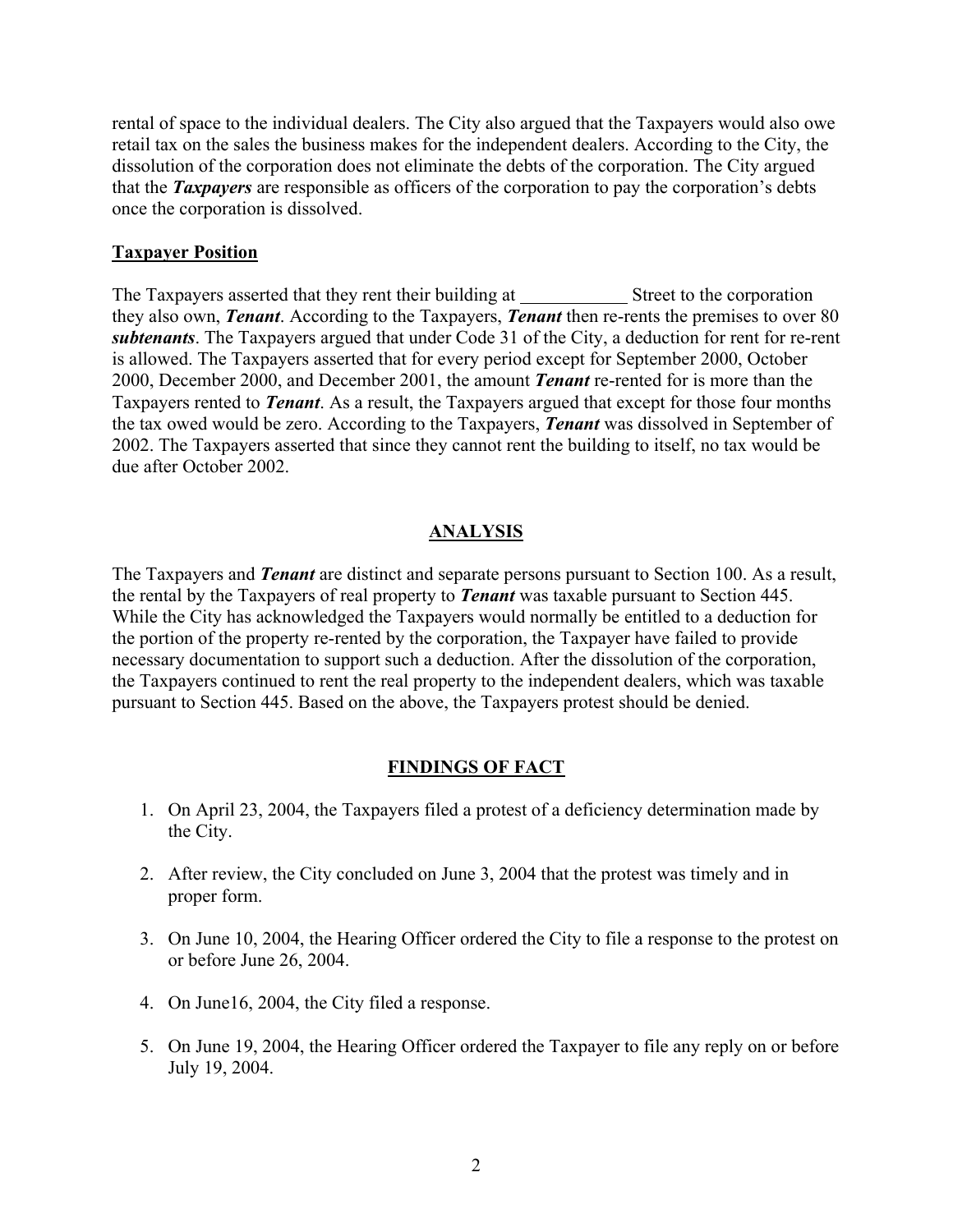- 6. On July 28, 2004, the Hearing Officer indicated no reply had been received and that the record was being closed and a written decision would be issued on or before September 13, 2004.
- 7. The Taxpayers are real property owners at the location of Street in the City, with City license number *XXX*.
- 8. The real property was rented to *Tenant* with City license number *YYY*.
- 9. The *Taxpayers* were the corporate officers of *Tenant*.
- 10. *Tenant* would re-rent space to individual *subtenants*.
- 11. The tax returns for the months of August 2000 through November 2001, January 2002, and March 2002 through January 2004 were either filed without remittance or were delinquent.
- 12. The City billed the Taxpayer for the months filed without remittance or were delinquent.
- 13. The Taxpayers failed to provide the total square footage of the Street building or the percentage of space being rented by the corporation to the individual dealers.
- 14. The corporation was dissolved in September of 2002.
- 15. There was no evidence that the City was notified of the dissolution of the corporation.

## **CONCLUSIONS OF LAW**

- 1. Pursuant to ARS Section 42-6056, the Municipal Tax Hearing Officer is to hear all reviews of petitions for hearing or redetermination under the Model City Tax Code.
- 2. The Taxpayers and *Tenant* are distinct and separate persons pursuant to Section 100.
- 3. Rental of real property is taxable pursuant to Section 445.
- 4. The Taxpayer failed to provide documentation to support their request for a re-rental deduction.
- 5. After dissolution of the corporation, the Taxpayers rental of real property to the independent contractors was a taxable activity pursuant to Section 445.
- 6. The Taxpayers protest should be denied.